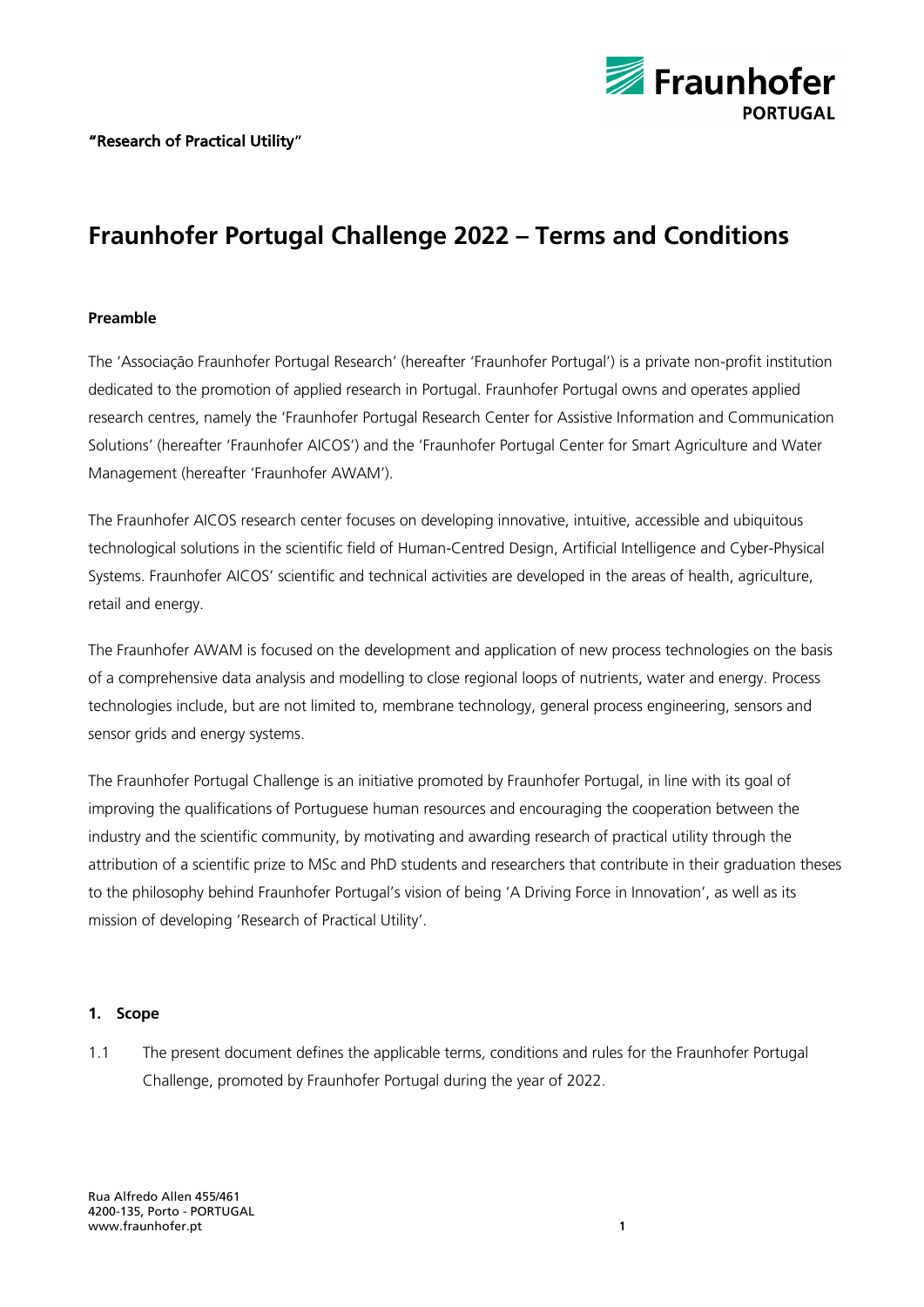

# **2. Objective**

- 2.1 The objective of the Fraunhofer Portugal Challenge (hereafter the 'Challenge') is to motivate and reward research of practical utility, through the attribution of a scientific prize to MSc and PhD students and researchers from Portuguese Universities in the scientific areas of:
	- a) Human-Centred Design user research and understanding of technology users, co-design of technology, and technology assessment;
	- b) Artificial Intelligence edge and computer vision, sensor fusion and embedded intelligence, cognitive systems and deep learning, and predictive modelling and recommendation;
	- c) Cyber- physical systems embedded electronics, communication and networks, edge and cloud computing, and quality assurance and pre-compliance.
	- d) Membrane Technology;
	- e) General Process Engineering;
	- f) Sensors and sensor grids;
	- g) Energy Systems.

Hereinafter and for the purposes of this Challenge referred altogether in short as "Scientific Areas".

- 2.2 The Challenge will award the best ideas based on graduation theses that were developed having 'Research of Practical Utility' in mind. By this we mean ideas based on theses' concepts that clearly demonstrate a concern with the direct applicability of its results in industry and markets.
- 2.3 The ideas submitted to the Challenge should also be in line with the Sustainable Development Goals (SDG) proposed by the United Nations. Preference will be given to ideas strongly aligned with SDG number *3 - Good Health and Well-being: Ensure healthy lives and promote well-being for all at all ages* and *12 - Responsible Consumption and Production: Ensure sustainable consumption and production patterns*.

#### **3. Eligible Participants**

3.1 The Challenge is open to all individual applicants (hereafter the 'Participant') that are/were MSc or PhD students and researchers in Portuguese higher education institutions such as Universities or Polytechnic Institutes, developing their research activity ideally within the Scientific Areas.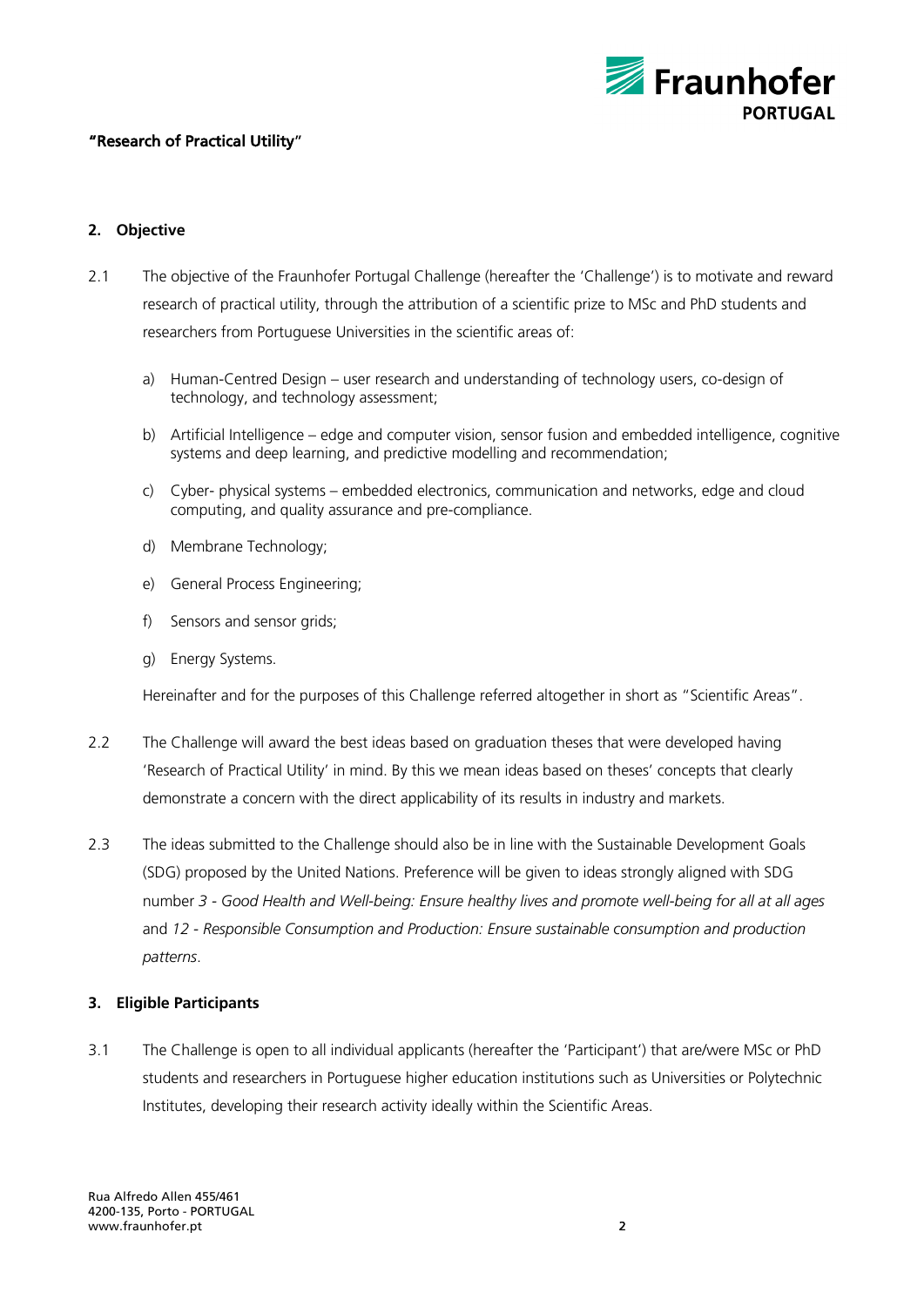

- 3.2 Individual applicants with past or present collaboration with Fraunhofer Portugal or with its founding associates, research centres or project partners, are not eligible for participation in the Challenge. This includes past or present employees, thesis students, scholarship students, members of the Jury and their respective direct family.
- 3.3 The Jury reserves the right to verify and decide on the eligibility of any Participant in accordance with the previously mentioned points.

## **4. Eligible Ideas**

- 4.1 The submitted concepts (hereafter the 'ideas') must be based on a MSc or PhD thesis or work developed by the Participant resulting in an academic degree from a Portuguese University.
- 4.2 The ideas must be based on a thesis concluded and graded in the academic year of 2020/2021, that were not submitted in previous editions of the Challenge, or that have been concluded, defended and graded or will be defended and graded in the academic year of 2021/2022, and provided that they have not been submitted in previous editions of the Challenge, nor any other competition sponsored by Fraunhofer Portugal.
- 4.3 In case the submitted idea has not yet been defended and graded, the Participant must submit a statement in support from the thesis supervisor upon submission of the idea, in the 1<sup>st</sup> Round (see section 5.1).
- 4.4 Each Participant can submit only one idea to the Challenge. The submitted ideas should reflect and comment their potential impact on the Scientific Areas and be in line with the Sustainable Development Goals (SDG) proposed by the United Nations, especially with ideas strongly aligned with SDG number *3 - Good Health and Well-being: Ensure healthy lives and promote well-being for all at all ages* and *12 - Responsible Consumption and Production: Ensure sustainable consumption and production patterns*.
- 4.5 The Jury reserves the right to exclude/disqualify from the Challenge any submitted idea which might not be in accordance with the previously mentioned points or which, for any other reason, falls outside of the scope of the Challenge.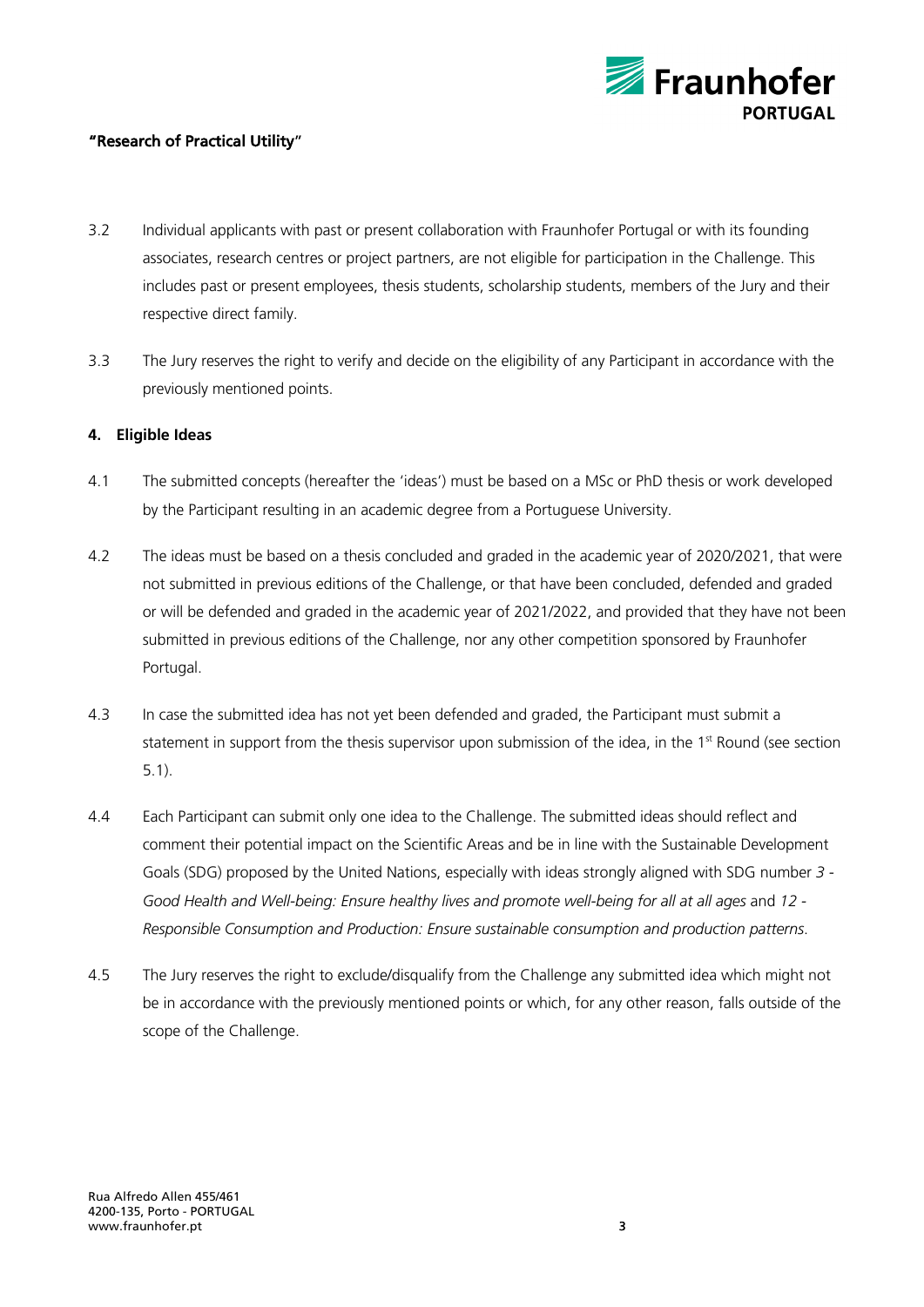

## **5. Deadlines**

5.1 The Challenge will follow the below chronogram, divided into three rounds:

1<sup>st</sup> Round:

28/June/2022: beginning of the idea submission period;

31/Jul/2022: end of the idea submission period;

13/Sep/2022: announcement of the 1st round results.

2<sup>nd</sup> Round:

14/Sep/2022: beginning of the additional documentation submission period;

21/Sep/2022: end of the additional documentation submission period;

13/Oct/2022: announcement of the 2<sup>nd</sup> round results.

3rd Round:

26/Oct/2022: public presentation of the best  $2^{nd}$  round results; announcement of the  $3^{rd}$  round results (Fraunhofer Portugal Challenge Closing Event).

5.2 The Participants are granted the right to present clarification requests on results. Such right must be exercised within 5 calendar days after the announcement of the results for each round.

# **6. Registration and Submittal Process**

- 6.1 To formally submit an idea to the 1st Round of the Challenge, the following information is required:
	- a) The filling of the mandatory fields present on the Online Registration Form, available at https://www.fraunhofer.pt/en/challenge/submit-your-idea/registration-form.html.
	- b) Uploading in the same Online Registration Form a presentation of the submitted idea, using the Application Template available at https://www.fraunhofer.pt/en/challenge/submit-your-idea.html (MANDATORY), and according to the below Presentation Guidelines:
		- I. The presentation must be written in English;
		- II. Maximum number of slides: 6;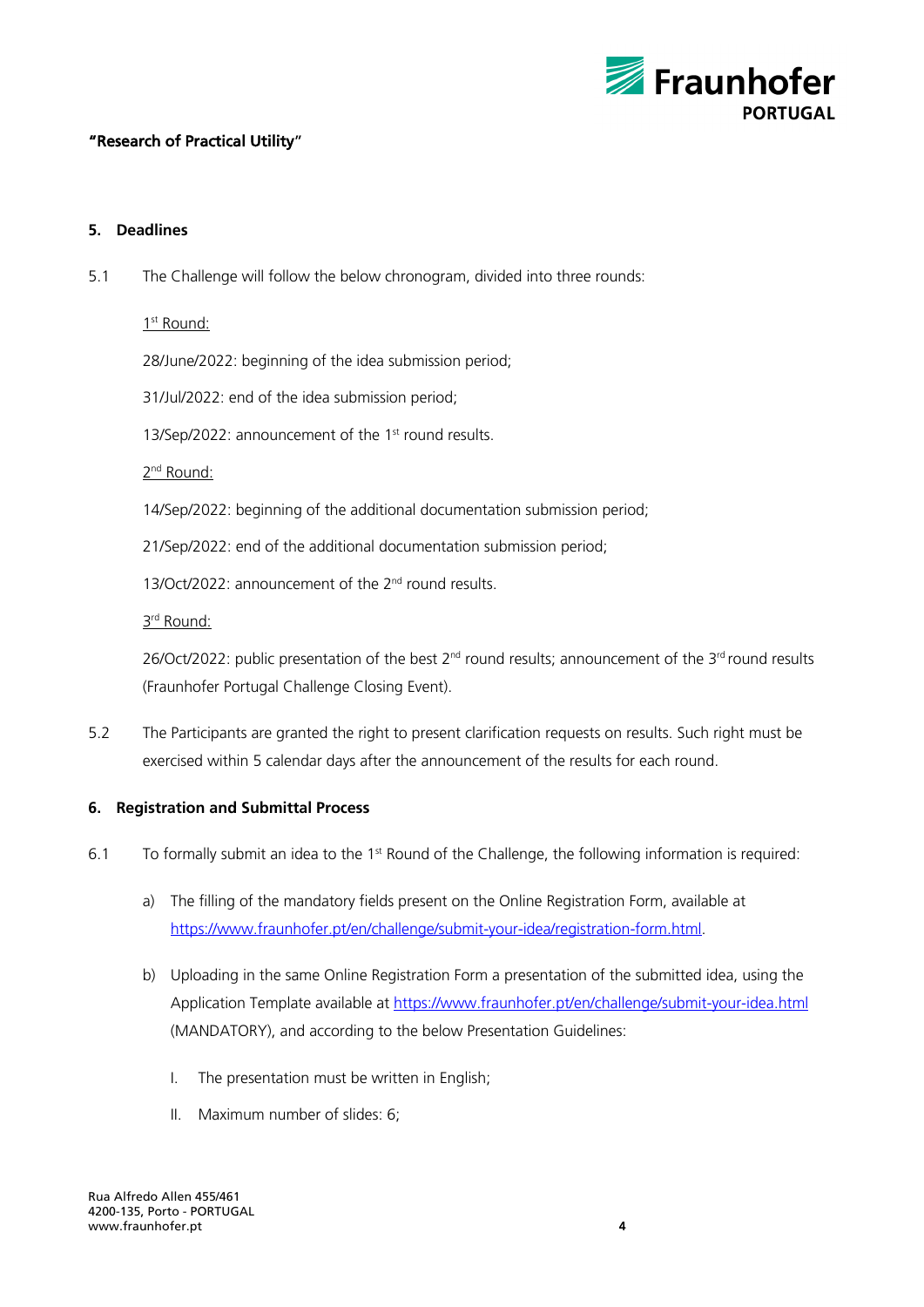

- III. Minimum acceptable font size: 16pt;
- IV. Allowed file formats: PDF, PPT, PPTX, PPSX.

The Presentation Guidelines serve the purpose of helping the Participants present their idea to the Jury using a common, comparable framework. Please note that no submission can be formally accepted without strictly following the above defined quidelines.

- c) Upload of the statement from the Participant, with indication that the thesis was concluded and graded in the academic year of 2020/2021, using the Template available at https://www.fraunhofer.pt/en/challenge/submit-your-idea.html.
- d) In case the submitted idea has not yet been defended and graded, upload of the statement from the thesis' supervisor, with indication of the estimated date for defending the thesis, using the Template available at https://www.fraunhofer.pt/en/challenge/submit-your-idea.html.
- 6.2 To formally participate in the 2<sup>nd</sup> Round of the Challenge, the following information is required:
	- a) A thesis' abstract in English, with a maximum number of two pages, further exploring the Idea presented in the PowerPoint/PDF and the scientific concept behind it;
	- b) In order to fulfil the standard patterns of the evaluated proposals, the abstract of the thesis must be presented in a single column format, font Arial, size 12pt and 1.5 line spacing;
	- c) The *Curriculum Vitae* of the Participant, in English;
	- d) The MSc or PhD thesis that was used as basis for the submitted idea, in English or Portuguese (e.g., a finished document already defended or submitted for defence).
- 6.3 The total maximum size limit for uploads to the Online Registration Form is 8 MB. Meaning, the combined upload of the presentation and the statement files is limited to 8 MB. Any submitted idea that does not comply with the condition stated in this point (i.e. exceeds the referred maximum limit), will not be considered nor accepted for participation in the Challenge.
- 6.4 The Jury reserves the right to request additional information and clarifications that it finds to be of relevance to the accurate evaluation of the submitted idea.
- 6.5 The Participants may submit requests for clarification of the results to the Jury upon written request indicating what the Participant wishes to see clarified. The request must be sent to the following email challenge@fraunhofer.pt within the period provided for in section 5.2.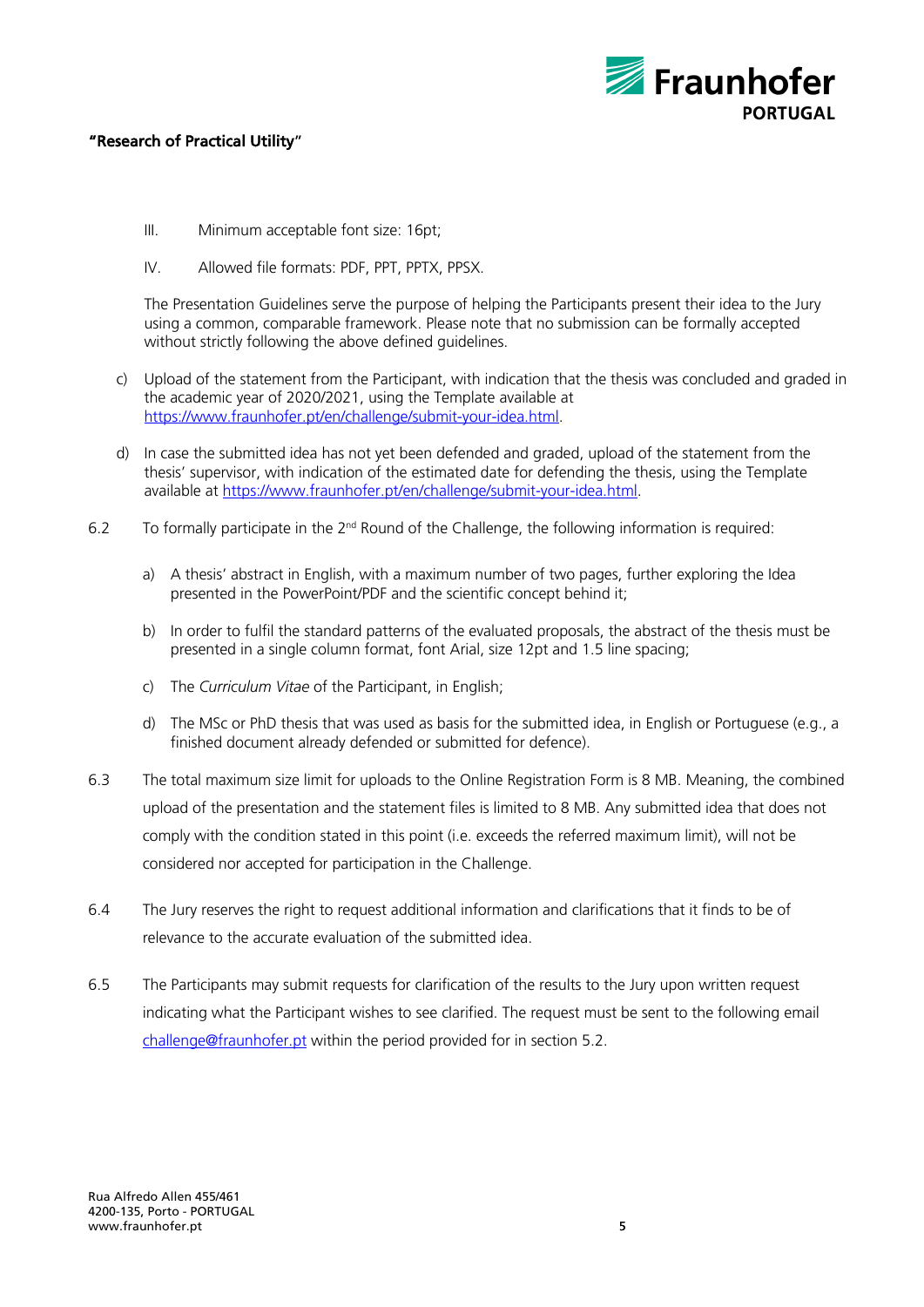

## **7. Selection and Evaluation Criteria**

- 7.1 The ideas submitted in the 1<sup>st</sup> Round, that are in accordance with points 3 and 4, will be evaluated by the Jury using the following equally weighted criteria:
	- a) The adequacy level of the submitted idea to the vision and mission of Fraunhofer Portugal;
	- b) The adequacy level of the submitted idea with the Scientific Areas translated in the SDG of UN. preference given to the goals mentioned in 4.5, namely, SDG number 3 and 12;
	- c) The technical feasibility of the submitted idea;
	- d) The practical applicability of the submitted idea (to which concrete markets and industries);
	- e) The market potential of the submitted idea (which needs are addressed and what solutions are provided);
	- f) The innovation degree of the submitted idea;
	- g) The academic relevance of the submitted idea.
- 7.2 The number of selected ideas for the 2<sup>nd</sup> Round evaluation process depends on the overall quality of the submissions, being at the discretion of the Jury the definition of a minimum quality level for each of the criteria stated on point 7.1.
- 7.3 The  $2<sup>nd</sup>$  Round evaluation process consists in reviewing in more detail the selected ideas having as basis the additional submitted information, using the same criteria as stated in point 7.1.
- 7.4 The submitted ideas will be evaluated according to a set of indicators (referred at point 7.1) and scored by the Jury in a scale of 0 to 10, being 0 the lowest score and 10 the highest. The highest scored ideas will be selected for the 3<sup>rd</sup> Round evaluation.
- 7.5 The number of selected ideas for the  $3<sup>rd</sup>$  Round evaluation process depends on the overall quality of the submitted additional documentation, being at the discretion of the Jury the definition of a minimum quality level, resulting in the selection of up to five ideas from the MSc category and up to five ideas from the PhD category.
- 7.6 The ideas selected for the  $3<sup>rd</sup>$  Round evaluation process will be publicly presented by the Participants in the Closing Event. The technical quality of the public presentation (assessed both by the Jury and the Panel of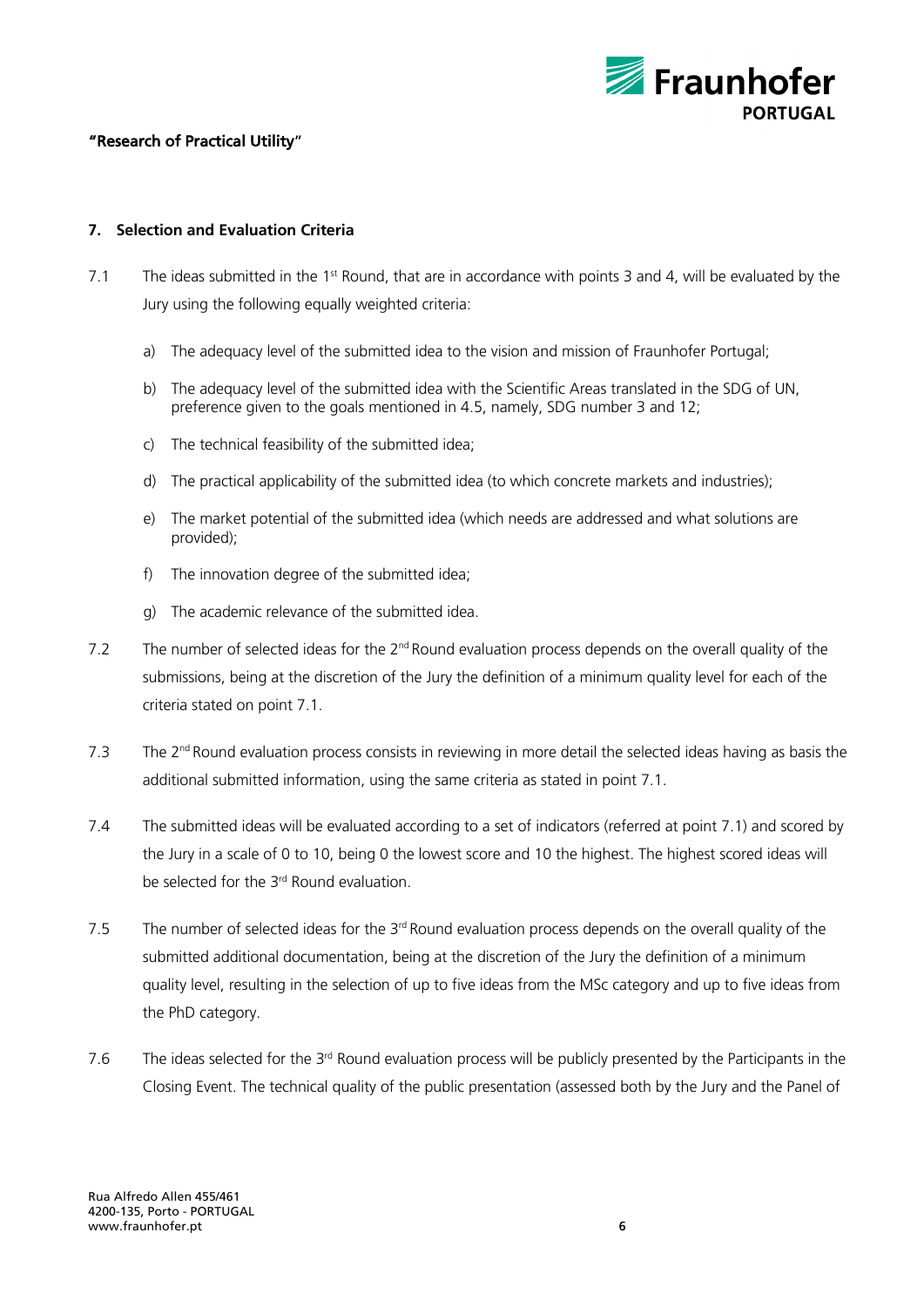

Invited Experts) will be taken into consideration when making the final decision of attributing the awards, in addition to the evaluation made in the previous rounds.

- 7.7 Except for highly exceptional and duly justified situations, conditioned to Fraunhofer Portugal's agreement, the physical and personal presence in the Closing Event and the presentation of the submitted idea is mandatory to all Participants selected for the 3<sup>rd</sup> Round evaluation process, constituting an eventual absence grounds for automatic and immediate exclusion of the candidate.
- 7.8 The public presentation of all the selected ideas for the 3rd Round evaluation (ongoing during the Closing Event) shall be made (oral and written) in English.
- 7.9 No improvements or modifications can be made to the initially submitted idea between the different Rounds of the Challenge.

## **8. Results Announcement**

- 8.1 The 1<sup>st</sup> and 2<sup>nd</sup> Round results will be announced individually, quaranteeing the anonymity of all Participants.
- 8.2 The final, 3<sup>rd</sup> Round results will be announced in a public session (the Closing Event).

# **9. The Closing Event**

- 9.1 The Fraunhofer Portugal Challenge Closing Event consists of a public session where the best ideas are presented by the Participants to the Jury and a Panel of Invited Experts. The best ideas derive from the results of the 2<sup>nd</sup> Round, originating a maximum of five presentations in the MSc category and a maximum of five presentations in the PhD category.
- 9.2 Following the presentations, the Jury and Panel of Invited Experts will deliberate and announce the results of the 3<sup>rd</sup> and final round, presenting the awards to the winners in each category.

# **10. The Jury**

10.1 The Jury is composed of 3 members.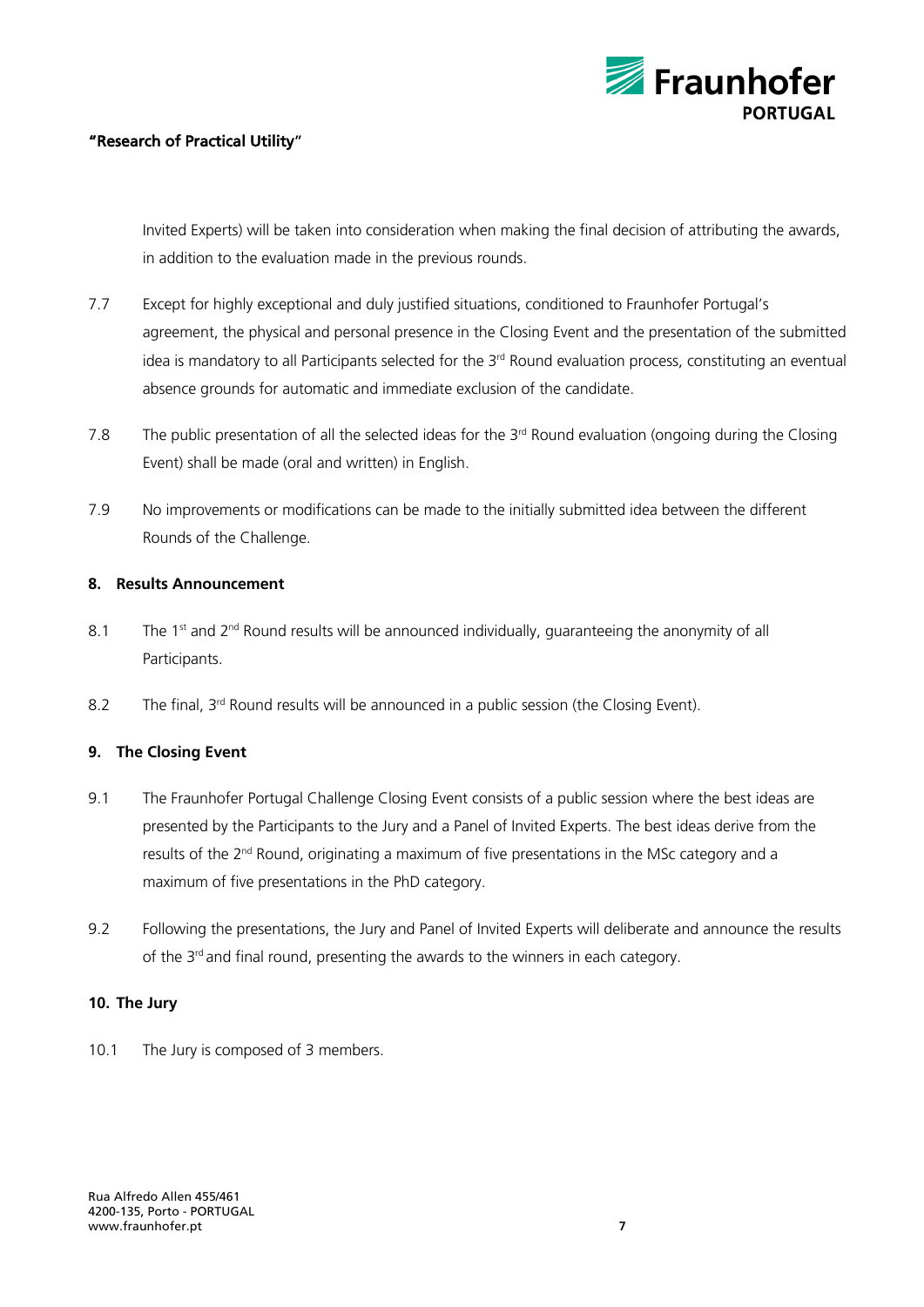

- 10.2 The Jury is responsible for selecting, evaluating and deciding on which submitted ideas should be proposed for the award attributed by Fraunhofer Portugal.
- 10.3 The Jury will deliberate by simple majority, being its decisions final and not subject to appeal.

# **11. The Panel of Invited Experts**

- 11.1 The Panel of Invited Experts is composed by an undefined number of invited persons by Fraunhofer Portugal, with recognized competence within the research and business areas defined in the eligible ideas.
- 11.2 The Panel of Invited Experts gives its assessment to the Jury on how to rank the ideas presented in the Closing Event and, based on the quality of the presentations, recommends if all scientific prizes should be awarded or not.

#### **12. Scientific Prizes**

- 12.1 The Jury will consider awarding a total of 9.000,00€ (nine thousand Euros) in scientific prizes, divided into two categories (MSc and PhD) with three placements each (1<sup>st</sup>, 2<sup>nd</sup> and 3<sup>rd</sup> Prize).
- 12.2 The three highest scored ideas within the PhD theses will receive, respectively, a first prize of 3.000,00€ (three thousand Euros), a second prize of 1.500,00€ (one thousand five hundred Euros) and a third prize of 1.000,00€ (one thousand Euros).
- 12.3 The three highest scored ideas within MSc theses will receive, respectively, a first prize of 2.000,00€ (two thousand Euros), a second prize of 1.000,00€ (one thousand Euros) and a third prize of 500,00€ (five hundred Euros).
- 12.4 The Jury reserves the right to not award any of the defined scientific prizes, in case the highest scored ideas do not reach a minimum quality standard for each award category and prize.
- 12.5 The award winners may also receive the opportunity to join the Fraunhofer AICOS or Fraunhofer AWAM research team, depending on their overall performance in the Challenge.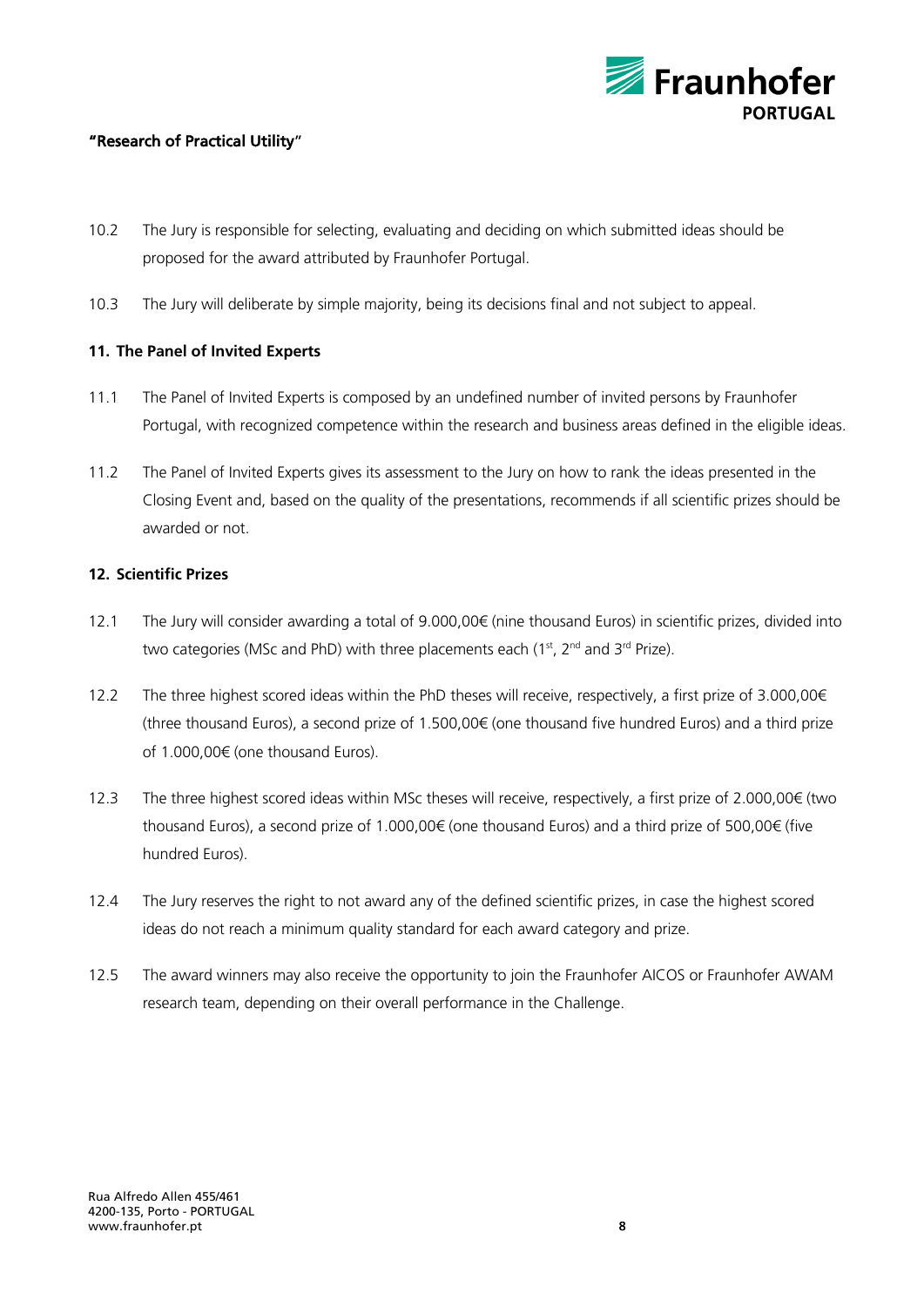

## **13. Privacy and Publicity**

- 13.1 Participants agree that personal data entered during the registration and idea submission process may be processed, stored, and used by Fraunhofer Portugal. These data will be stored in accordance with the Fraunhofer Portugal's 'Data Protection Policy' that can be consulted at https://www.fraunhofer.pt/en/dataprotection.html.
- 13.2 Fraunhofer Portugal guarantees the confidentiality of all personal and non-personal data related to the registration and idea submission process, as well as the confidentiality of the announcement of results from the 1<sup>st</sup> and 2<sup>nd</sup> Round, quaranteeing the total anonymity of all Participants.
- 13.3 The only exception to confidentiality of personal and non-personal data is related to the content publicly presented by the Participants in the Closing Event. In this case, the names of the Participants and their public presentations can be published within the context of public promotion of the Fraunhofer Portugal Challenge.
- 13.4 By accepting the award, the awarded Participant expressly agrees not to engage into any form of public promotion related to or mentioning the received award except if encouraged or previously authorized by Fraunhofer Portugal.
- 13.5 The non-compliance with the previous number 13.4 grants Fraunhofer Portugal the right to revoke the Participants' entitlement to the award and demand the total refund of the pecuniary value received by the Participant.
- 13.6 During a period of 2 years following the award attribution, the awarded Participant agrees to participate, within reasonable effort, in promotional activities developed by Fraunhofer Portugal that are in relation with the Fraunhofer Portugal Challenge.

#### **14. Data Protection**

14.1 The Participant expressly authorizes the processing of personal data by Fraunhofer Portugal for purposes of participating in the Challenge and of compliance with Fraunhofer Portugal's legal obligations. In case of award, the Participant also authorizes Fraunhofer Portugal to publicly disclose the necessary data for purposes of publicity (e.g. name, university and idea).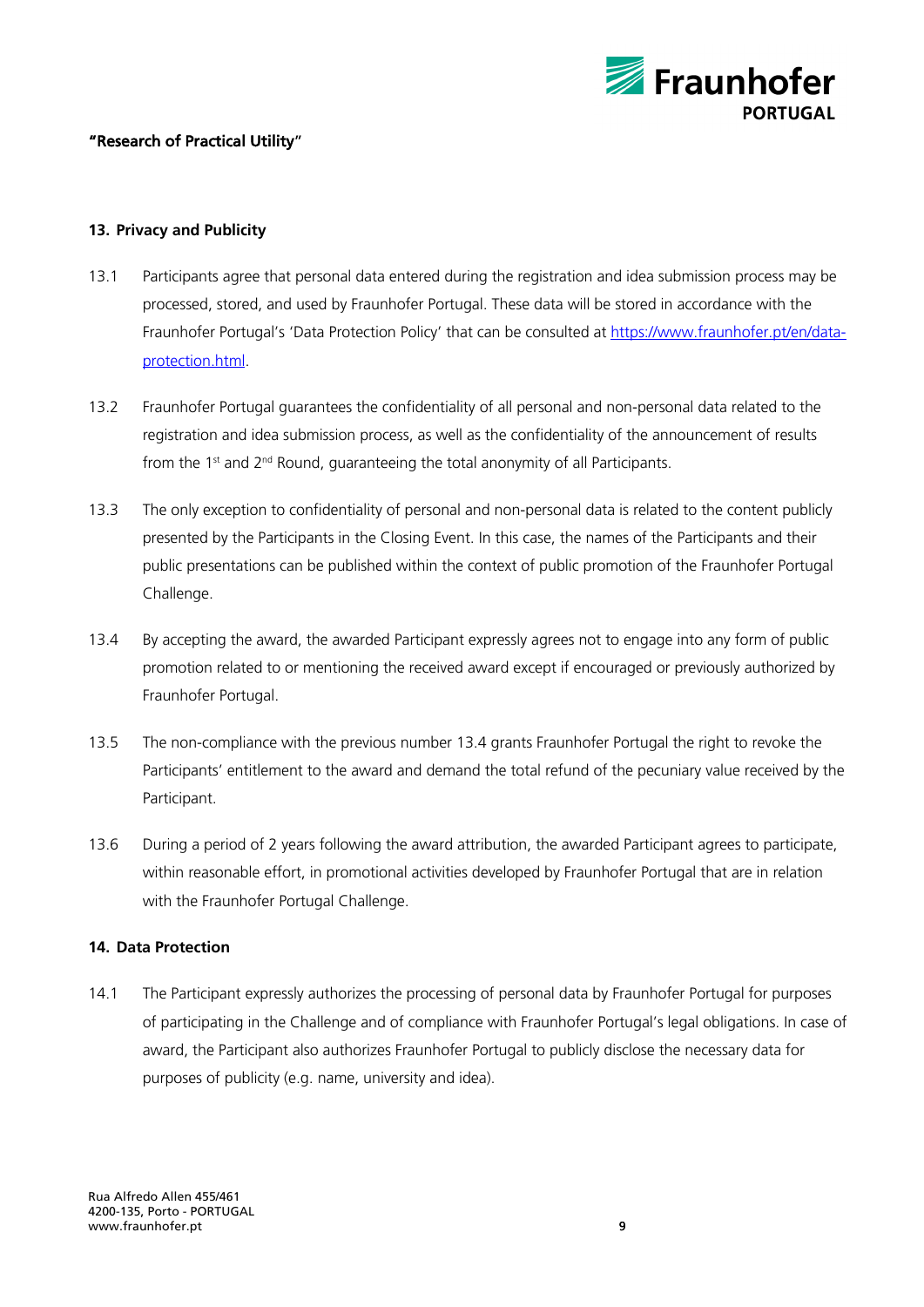

14.2 Fraunhofer Portugal shall make no use of the Participant's data other than the one included herein and undertakes to comply with the data protection legislation in force.

## **15. Intellectual Property Rights**

- 15.1 The Participant retains ownership of all the intellectual property rights (IPR) existing before the submission of the idea.
- 15.2 All Participants warrant that their submitted ideas are original and that they are the sole and exclusive owner and rights holder of the submitted ideas and all included content.
- 15.3 As a condition of participation in the Challenge, the Participant grants Fraunhofer Portugal the free right to use, reproduce, publicly display and create derivative work resulting from the submitted idea, in connection with and with the purpose of advertising and promoting the Challenge.
- 15.4 The Participant takes full responsibility for any legal action, regardless of its nature, which might be taken against Fraunhofer Portugal by third parties, related to any challenges or claims as to copyright or ownership of the submitted ideas and all included content, including the possible infringement of any industrial or intellectual property rights such as confidentiality agreements signed between the Participant and other institutions or companies.
- 15.5 Fraunhofer Portugal can eventually manifest its interest in developing a research project with the Participant, where both parts shall specifically agree on the exact extent and terms of that cooperation agreement in terms of IPR.

#### **16. Final Provisions**

16.1 In order to have recognized his/her participation in the Challenge, the Participant must agree with the Terms and Conditions described in this document. The formal acknowledgement of these Terms and Conditions is done when submitting the Online Registration Form, available in https://www.fraunhofer.pt/en/challenge/submit-your-idea/registration-form.html. By pressing the 'Send' button, the Participant declares that he has read, understood and agrees with the Terms and Conditions of the Fraunhofer Portugal Challenge 2022. Once the 'Send' button is pressed, the Terms and Conditions form a binding legal agreement between each Participant and Fraunhofer Portugal with respect to the Challenge.